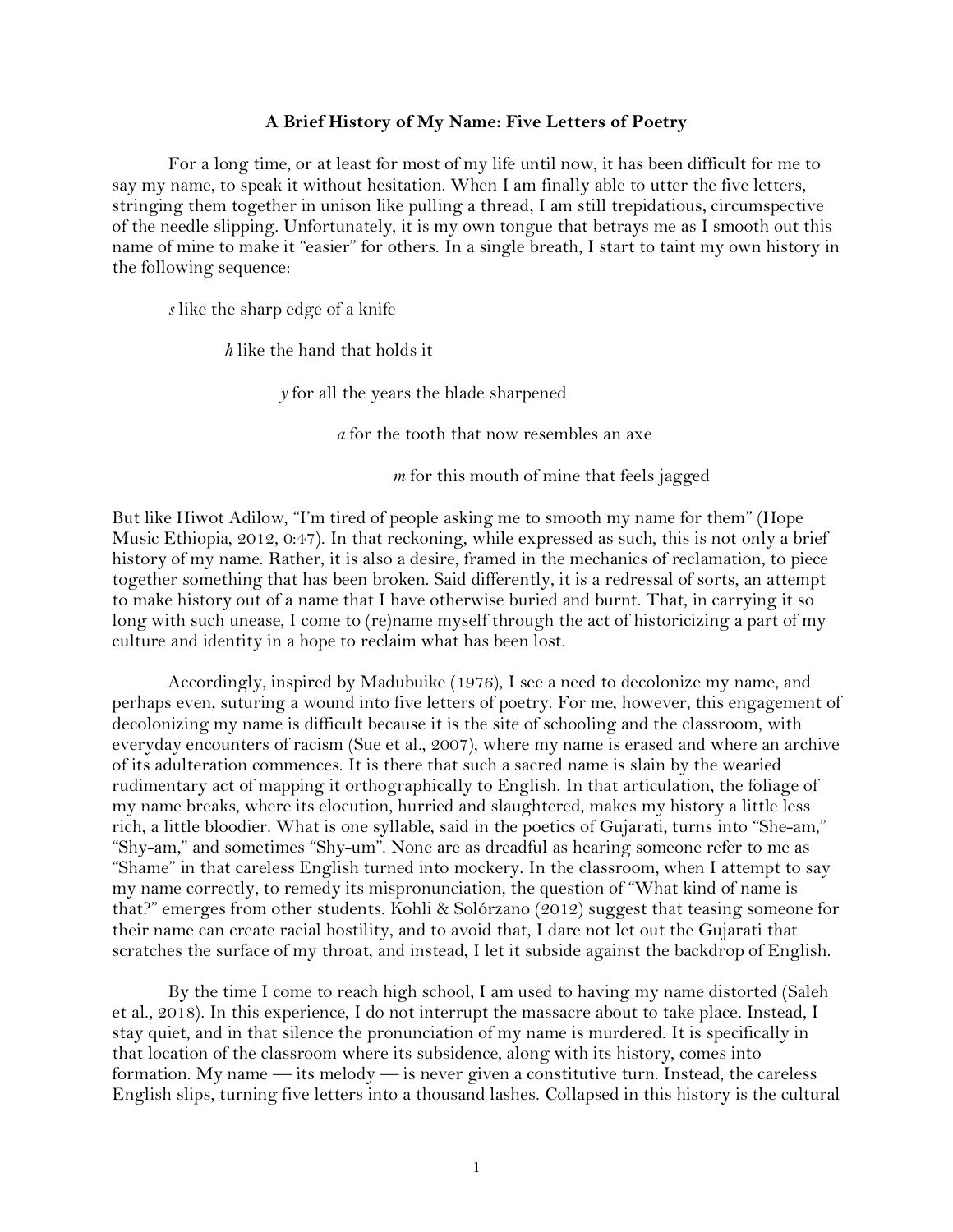disrespect that students of colour in particular experience through their K-12 education (Kohli & Solórzano, 2012). Indeed, as my name is stylized by the conventions of English, in its indolent manner, a part of my culture is maligned. I experience as such, drawing on Shariff (2008), the Anglicization of my South Asian name, and by default, a part of my South Asianness is denied. In fact, I learn very early on that if my name is not welcome here then other parts of what make me South Asian are also to remain hidden unless I wish to be further stripped down and ridiculed.

Over time, its repetition — one of incorrectly being pronounced over and over engenders my name, its enunciation stripped away, into something that loses its vigour by way of acculturation. Through that repeated act, I am also informed that it is "difficult" and "ethnic" in the way it sounds. In that remark, there is an underlying tone that such a name, ascribed as "foreign" and as being from somewhere else, does not fit the dominant culture, namely of being situated through the so-called standards of European-ness and Westernization. By way of way of being reduced by the colonizer, it is then taken out of ordinary personhood and stigmatized (Pina-Cabral, 2015). Not surprisingly, I start to wish for another name (Saleh et al., 2018), running away from decolonial underpinnings and instead inundated into assimilative politics of (re)naming through English, a language that refuses to bend to match the volition of my ancestors. So, when my name is marked as being "difficult," the lazy English version replaces it. In fact, I introduce it and welcome it as such. As Shariff (2008) points out, my adolescence is where I solidify my disconnect from my 'ethnic' name. I hastily come to reduce its history, and in doing so, I remove any trace of its existence within the bounds of the school.

In assaulting my own name, by way of gleaning it myself, a part of my cultural history also continues to be fractured. According to Kohli & Solórzano (2012), "[w]hen a child goes to school and their name is mispronounced or changed, it can negate the thought, care and significance of the name, and thus the identity of the child" (p. 455). And because names shape identities (Kohli & Solórzano, 2012; Pennesi, 2016), my own culpability leads me to lose a part of culture and identity. Through the years, however, there is still a part of me that seeks to shift away from this reality. I do not want to be trapped in this brief history. Like Muna Saleh, then, "[m]y name's meaning lives somewhere in the spaces between longing and desire" (Saleh et al., 2018, p. 332). This piecing together only comes back to me in my mid-20s when I work in Ahmedabad, Gujarat as a teacher. Almost immediately, I hear my name said, powerfully pulled, as it should be. My name returns to me when I travel every now and then to my village, with my grandmother waiting for me to visit — her arms outstretched to embrace me. Heeding the words of Wong (2018), I pause for a moment and take notice in the pausing, and in this moment with my grandmother, her calling my name sounds like a song that I have been waiting to hear my whole life.

In that embrace, my name has a history. It carries with it a sense of belonging and personhood (Pina-Cabral, 2015). When it is mispronounced, a part of my ancestry is taken away from me. Borrowing the words of Hiwot Adilow, "this my religion, you are tainting it" (Hope Music Ethiopia, 2012, 1:39). In that one moment, I no longer want to be complicit in that homicide. So, here I am, having once briefed my history by betraying my own culture and identity, and now I am retrieving what Wong (2018) calls my "true name". In the words of Toluwanimi Obiwole, "it is your crown, so wear it" (TEDx Talks, 2017, 3:29), and as Madubuike (1976) notes, it is the only possession that survives after death. I will wear that crown even after I am no longer alive.